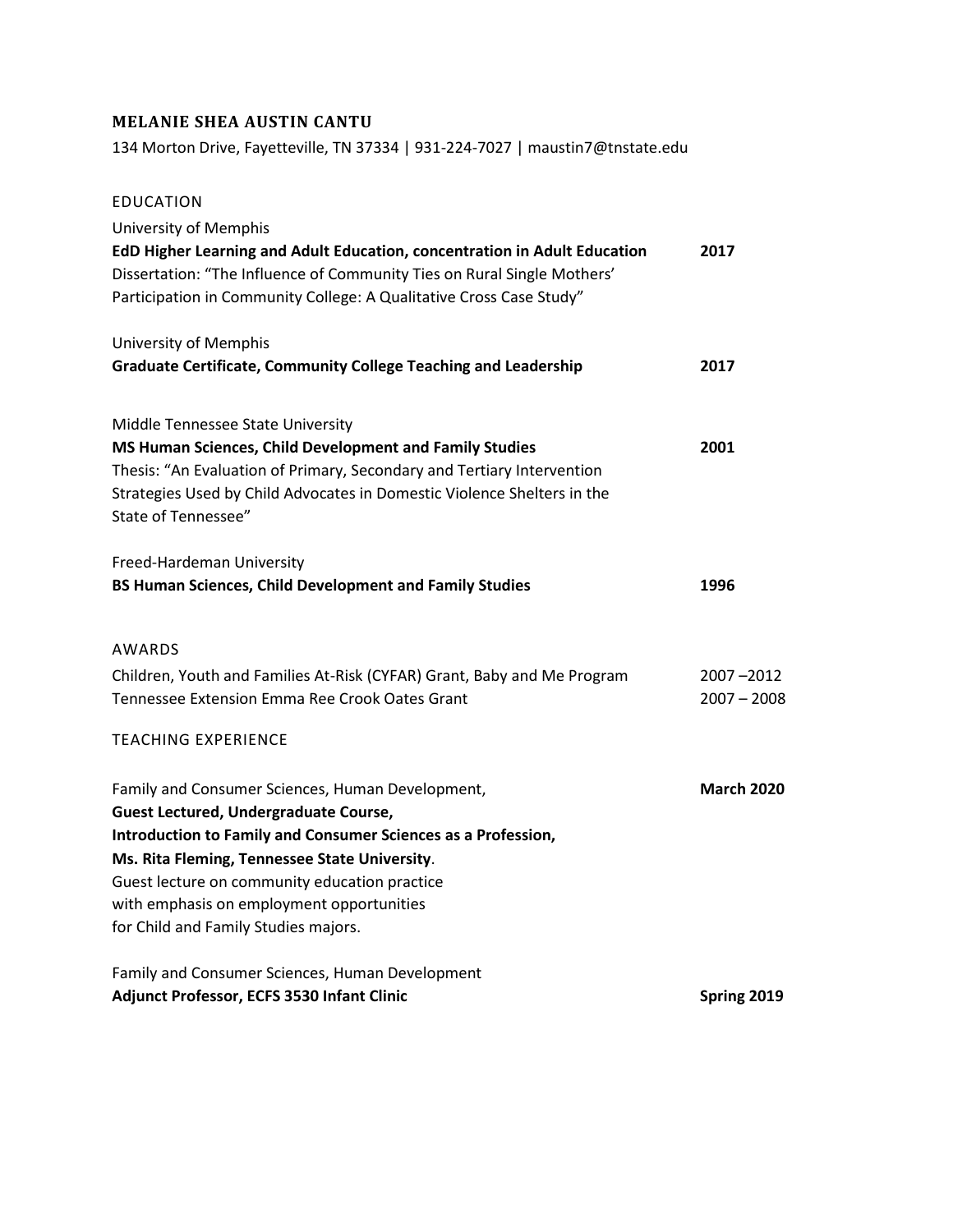| Family and Consumer Sciences, Human Development,                                                           | 2012-2018    |
|------------------------------------------------------------------------------------------------------------|--------------|
| <b>Guest Lectured, Undergraduate and Graduate Courses,</b>                                                 |              |
| Diversity in Children and Families, Dr. Delores Smith                                                      |              |
| University of Tennessee. Guest lecture on working with limited resource                                    |              |
| audiences with an emphasis on community education practice.                                                |              |
|                                                                                                            |              |
| Professional Development, Cooperative Extension Staff, Human Development                                   |              |
| <b>Director, Community Nutrition Education Program</b>                                                     | 2020-Present |
| Supplemental Nutrition Assistance Program-Education (SNAP-Education)                                       |              |
| Expanded Food and Nutrition Education Program (EFNEP)                                                      |              |
| Serve as the nationally recognized contact and principal investigator for the TSU Community Nutrition      |              |
| Education Program. Responsible for the accurate and appropriate execution of the approved FFY state plan   |              |
| in accordance to all enacted MOUs and within university policy. Promotes the program to state and national |              |
| stakeholders through dissemination of needs assessment, evaluation data, and policy, system and            |              |
| environmental change occurring in the state due to the impact of the program's efforts. Ensures that       |              |
| program staffing plan and funding allocations are overseen. Provides direct support to state, regional and |              |
| county staff. Interfaces with the 1862 land-grant university to promote relevant and seamless community    |              |
| nutrition education programming coverage across the state.                                                 |              |
|                                                                                                            |              |
| Professional Development, Cooperative Extension Staff, Human Development                                   | 2015-2020    |
| Program Manager, State Training Specialist, Program Manager                                                |              |
| Developed trainings for Extension Agents and Program Assistants based on                                   |              |
| emergent needs and to promote compliance with policy and procedures.                                       |              |
| Conducted evaluations and needs assessments. Trained other Extension programs                              |              |
| across the nation in human development aspects of community nutrition education.                           |              |
|                                                                                                            |              |
| Community Education Practitioner, Family and Consumer Sciences                                             |              |
| <b>Family and Consumer Sciences Extension Agent II</b>                                                     | 2004-2015    |
| Developed community programming, conducted needs assessment and                                            |              |
| program evaluation, piloted curricula, worked with research projects in                                    |              |
| human development, nutrition, food safety, health and wellness, and                                        |              |
| consumer finances                                                                                          |              |
|                                                                                                            |              |
| Court-Ordered Education, Human Development and Family Studies                                              |              |
| <b>Program Coordinator</b>                                                                                 | 2001-2003    |
| Provided court mandated classes that focused on Cognitive Behavioral Therapy                               |              |
| For the 16 <sup>th</sup> Judicial District, prepared reports for court on progress and completion.         |              |
|                                                                                                            |              |
| Family and Consumer Sciences, Human & Child Development, Family Studies                                    |              |
| Graduate Teaching Assistant-Dr. Beth Emory, Dr. Catherine Stogner                                          | 1997-1998    |
| Lectured in Family and Consumer Science Classes, graded undergraduate                                      |              |

work, worked with research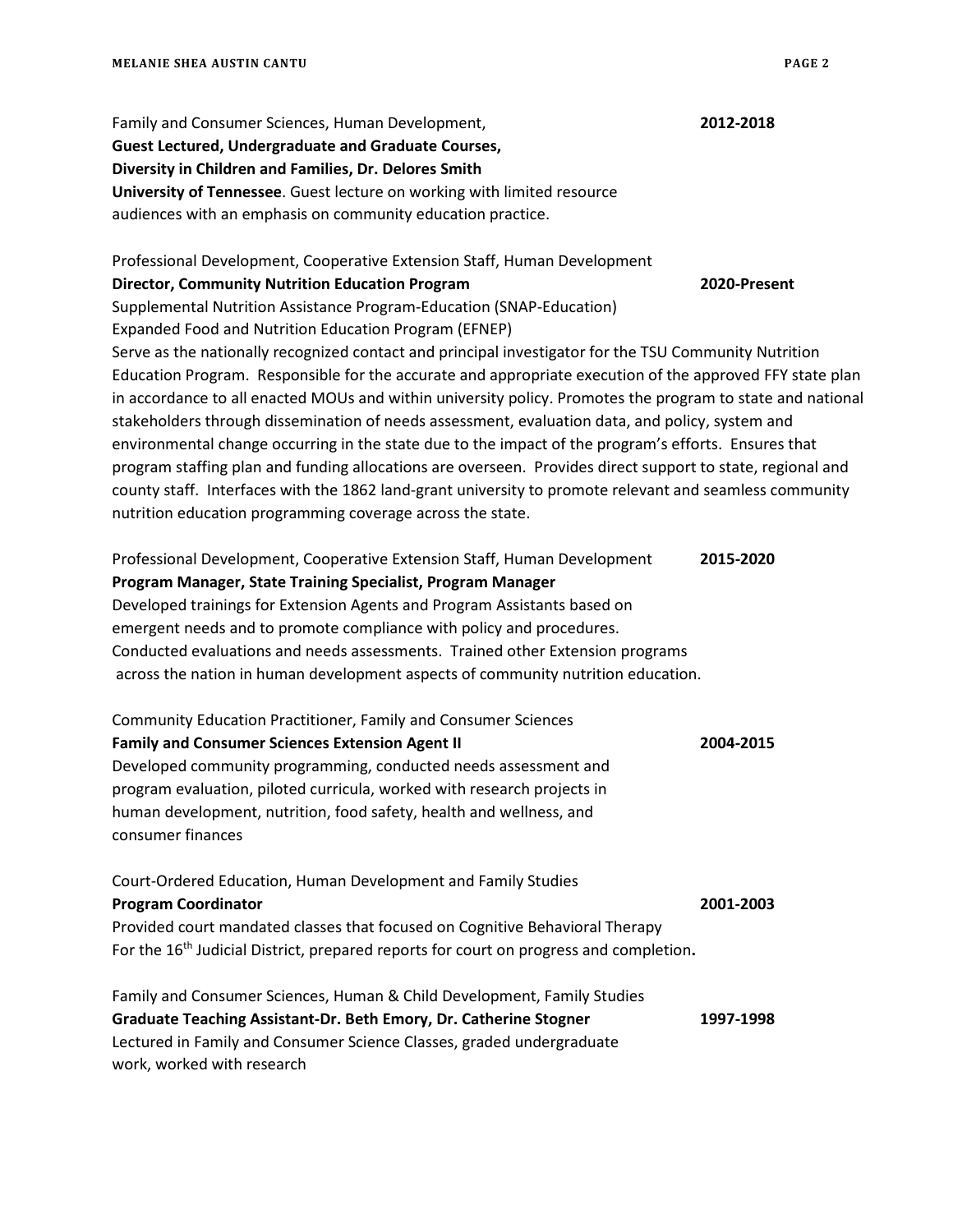#### RELATED EXPERIENCE

Tennessee State University Cooperative Extension Program, Family and Consumer Science **Program Manager, Tennessee State University Cooperative Extension's Community Nutrition Education Program, Supplemental Nutrition Assistance Program-Education (SNAP-Ed) and Expanded Food and Nutrition Education Program (EFNEP) January 2015-** Supervises state and county staff, oversees fiscal compliance of both federal grants, provides professional development for all staff, develop SharePoint site for TSU CNEP, author and implementation of policy and procedures, work with state team to procure grants and conduct research related to the program, participate on national work teams in EFNEP.

Tennessee State University Cooperative Extension Program, Family and Consumer Science

**Area Specialist, Expanded Food and Nutrition Education Program (EFNEP)**  Provide educational programming and training for program assistants with Tennessee State University's Expanded Food and Nutrition Program (EFNEP)and Supplemental Nutrition Assistance Program-Education (SNAP-Ed), help write the funding proposal for both EFNEP and SNAP-Ed each year, speak at national and various state FCS EFNEP/SNAP-Ed Conferences around the nation, conduct focus groups, write curricula, and help with special projects such as state-wide trainings and helping to organize a food and nutrition symposium addressing food rights and food insecurity. Supervised program assistants for EFNEP and SNAP-Ed program.

University of Tennessee Extension, Family and Consumer Science

### **Family and Consumer Sciences Agent II Consumer Sciences Agent II** October 2004-January 2015

Provided educational programming in human development, nutrition, health and safety and financial management in Lincoln County, TN. Facilitated and supervised CYFAR grant funded Baby & Me Program, provided community needs assessments, developed annual Family Symposium to provide local professionals state and national quality training locally. Supervised 4-H and Lincoln County's Regional Fair volunteers, Family and Community Education Club members, Family and Consumer Sciences Interns through Alabama A&M University and Program Assistant for CYFAR Grant Program. Creative Living Building Superintendent for regional fair and was charged with staffing and supervision of volunteers, judges, and building exhibitors. Built and supervised annual community events including the "Healthy to Learn Back to School Health Fair" providing oversight to exhibitors and providing free school supplies to community children and their families. Provided program supervision and development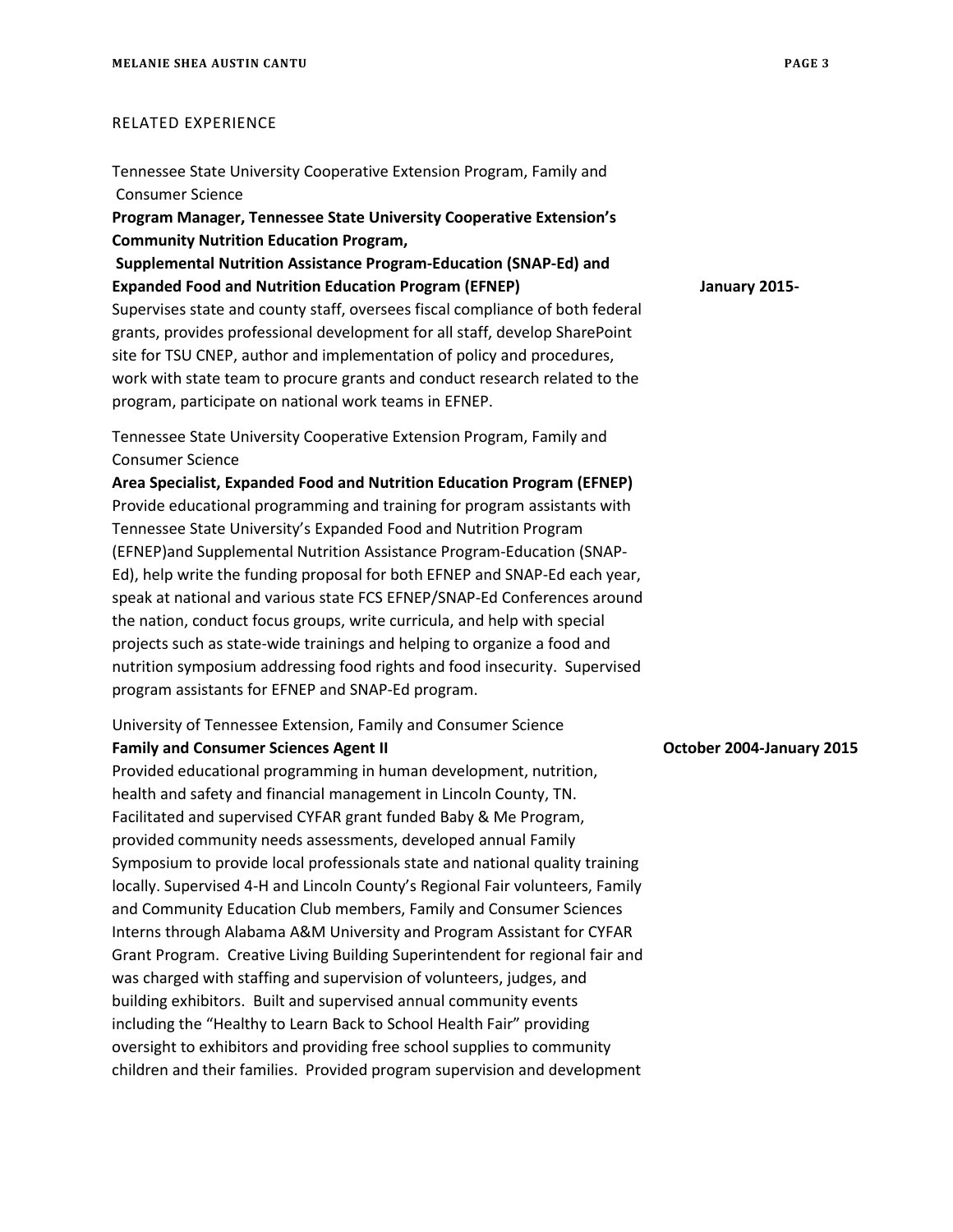of the South Central Middle Tennessee Family Symposium. Developed and supervised 4-H youth Sewing Camp and Cooking Club.

## Volunteer Behavioral Health System, Cumberland Mental Health **Mobile Crisis Response Team Member II May 2003-Oct. 2004**

Administered lethality assessments in ERs, mental health settings and within homes in eight counties in the Middle Tennessee area. Aided in gaining voluntary and involuntary hospitalization of those who were actively suicidal, homicidal and/or actively psychotic and unable to care for themselves.

#### BI, Inc.

#### **Program Coordinator Oct. 2001-May 2003**

Facilitated and coordinated large state-certified batterer's intervention program in Rutherford County for the 16<sup>th</sup> Judicial District. Administered and scored assessments ordered by the court. Prepared and submitted certification notebook by which the Murfreesboro office received certification by the Domestic Violence State Coordinating Council. Trained state offices in certification rules in order to receive certification. Supervised program assistant and other facilitators to ensure that program quality was maintained.

#### PROFESSIONAL PRESENTATIONS

- Austin Cantu, S. *Food Justice Panel*. Middle Tennessee Local Food Summit. November 12, 2020.
- Austin Cantu, S. *Building Relationship*. Cornell University Extension EFNEP Fall Update. Zoom Webinar. October 27, 2020.
- Austin Cantu, S. & Speller-Henderson, L. *Promoting Your Nutrition Education Programming.* Virginia Tech Family Nutrition Program Webinar Series. August 28, 2020.
- Austin Cantu, S. *Community Nutrition Education Impacts FY19*. Tennessee State University College of Agriculture's Faculty and Staff Institute. Pickwick Landing State Park, Counce, TN. August 8, 2019.
- Austin Cantu, S. *Promoting Your EFNEP Programming*. Ohio State University State EFNEP Conference. Columbus, OH. May 9, 2019.
- Austin Cantu, S. *Building Relationship*. Ohio State University Regional Zoom Webinar Trainings. January 22, February 13, 21, 2019.
- Austin Cantu, S. & Speller Henderson, L. *Building Relationship*. North Carolina State University EFNEP Program Educator's State Conference. May 22-24, 2018.
- Austin Cantu, S. & Speller Henderson, L. *Building Relationship*. University of Tennessee Nutrition Education Program December Training: Central Region. Murfreesboro, TN. December 13, 2017.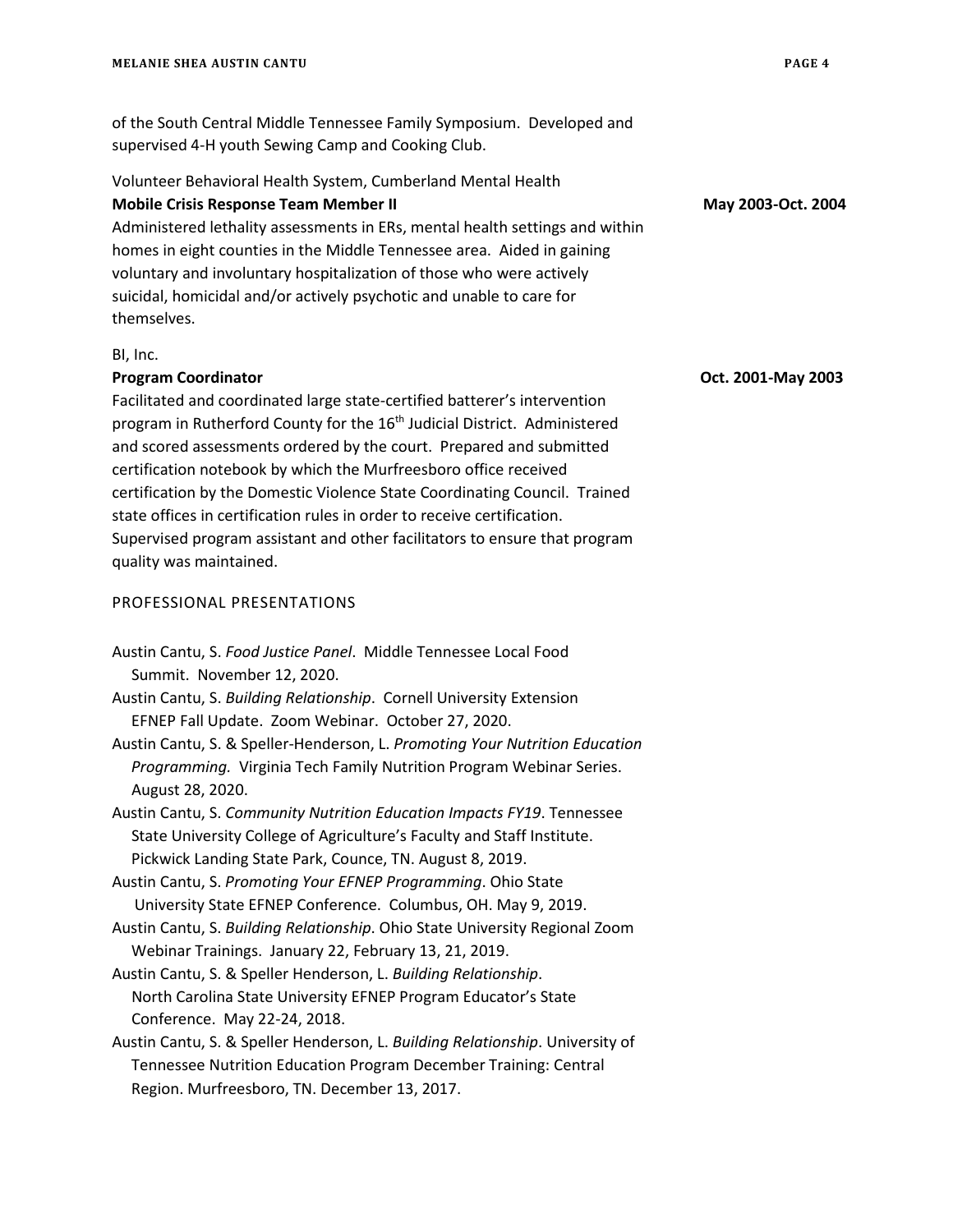- Austin, Cantu, S. & Speller Henderson, L. *Building Relationship*. University of Tennessee Nutrition Education Program December Training: Eastern Region. December 6, 2017.
- Austin Cantu, S. *Building Relationship*. Illinois Nutrition Education Programs Fall Training. Champaign-Urbana, IL. September 26-27, 2018.
- Austin, S. & Speller Henderson, L. *Building relationship.* Multi- State Community Nutrition Assistant Conference. Charleston, West Virginia. May 8-11, 2017.
- Austin, S. & Speller Henderson, L. *Building Relationship.* Workshop. University of Minnesota Extension SNAP-Ed/EFNEP. Minneapolis, MN. November 16-19, 2016.
- Austin, S. & Speller Henderson, L. *Building Relationship.* Ohio State University's Community Nutrition Educator's Annual State Conference. Columbus, Ohio, October 27-30, 2016.
- Austin, S. & Speller Henderson, L. *Extension and Rural Single Mothers.* American Association of Family and Consumer Sciences National Conference. Bellevue, WA. June 26-29, 2016.
- Austin, S. & Speller Henderson, L. *Building Relationship.* National Expanded Food and Nutrition Education Program (EFNEP) Conference. Washington, D.C. March 14-17, 2016.
- Austin, S. *Getting Ahead in a Just Getting-By World.* [Exhibit] UT Extension Family and Consumer Sciences Conference. Nashville, Tennessee. August 2-5, 2010.
- Austin, S. *Bridges Out of Poverty*. UT Extension Family and Consumer Sciences Conference. Nashville, Tennessee. August 2-5, 2010.
- Devereaux, M. & Austin, S. *Period of Purple Crying: Preventing Shaken Baby Syndrome*. UT Extension Family and Consumer Sciences Conference. Nashville, TN. August 3-6, 2009.
- Austin, S. (2009). *Programs that Work: A Review of the Baby Smarts Curriculum*. UT Extension Family and Consumer Sciences Conference. Nashville, TN. August 3-6, 2009.
- Devereaux, M. & Austin, S. *Child Abuse Prevention Initiatives: An Agent's Perspective*. UT Extension Family and Consumer Sciences Conference. Franklin, TN August 4-8, 2008.
- Austin, S. *Programs that Work: Baby & Me*. UT Extension Family and Consumer Sciences Conference. Franklin, TN. August 4-8, 2008.
- Devereaux, M. & Austin, S. *Preparing Your Child for Kindergarten*. National Children Youth & Families At-Risk (CYFAR) Conference. San Antonio, Texas. May 5-9, 2008.
- Austin, S. *Program Highlights: CYFAR Update-Baby & Me Program*. UT Extension Central Region Mini Conference. Murfreesboro, TN. November 7, 2007.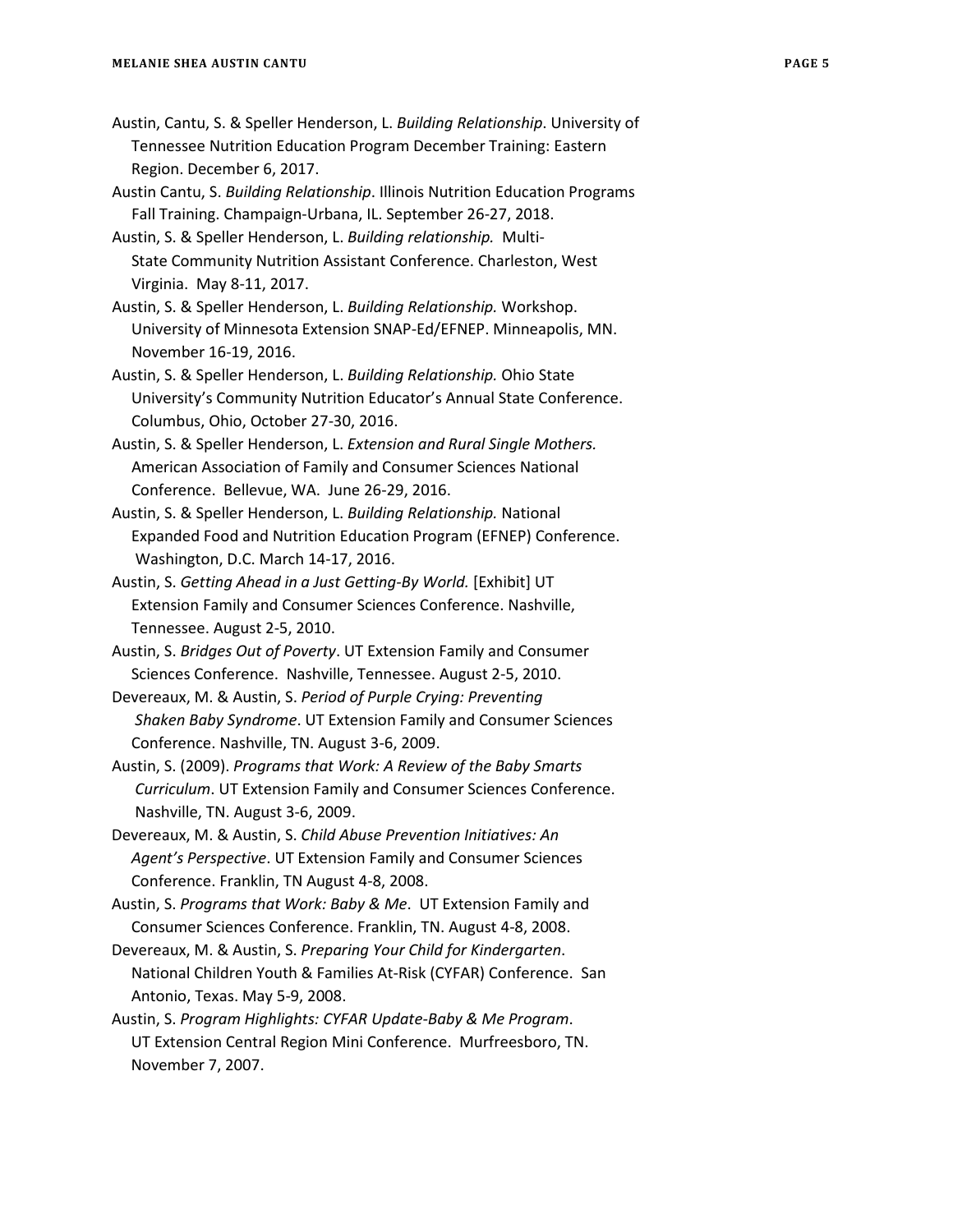## PROFESSIONAL CONFERENCES DEVELOPED/SOUTH CENTRAL REGION FAMILY SYMPOSIUMS

| Working with Teen Parents and Their Families     | 2008 |  |
|--------------------------------------------------|------|--|
| Issues Affecting Young Children in Tennessee     | 2007 |  |
| Childhood Obesity                                | 2006 |  |
| Strategies for Effectively Working with Families | 2005 |  |

### SPECIAL COOPERATIVE EXTENSION ASSIGNMENTS

| Co-PI The National Food Trust's Study                                      |      |
|----------------------------------------------------------------------------|------|
| "Building Capacity for SNAP-Ed Implementation in Three States"             | 2020 |
| Co-Chair Tennessee State University Cooperative Extension's Action Steps   |      |
| <b>Committee: Connecting Campus to Counties</b>                            | 2020 |
| Peer Reviewed National Curriculum Families Eating Smart, Moving More       |      |
| North Carolina State University                                            | 2020 |
| Tennessee State University Annual Research Symposium Abstract Review       | 2020 |
| National Expanded Food and Nutrition Education Program (EFNEP) Older       |      |
| Youth Evaluation-Food Resource Management Subgroup Committee               | 2020 |
| National Children, Youth and Families At-Risk Grant Proposal Review Panel  | 2018 |
| Tennessee State University Cooperative Extension Showcase/Expo             |      |
| <b>Planning Committee</b>                                                  | 2018 |
| <b>Poverty Simulation Facilitator</b>                                      | 2018 |
| North Carolina State Families Eating Smart, Moving More Planning           |      |
| Committee                                                                  | 2018 |
| Develop and Implement FCS New Employee Orientation                         | 2018 |
| National 50 <sup>th</sup> Anniversary of EFNEP Workgroup                   | 2018 |
| TN CNEP State Workgroup                                                    | 2018 |
| Tennessee SNAC Workgroup                                                   | 2018 |
| Invited Participant for "Discussion of Future of EFNEP" with National      |      |
| Institute of Food and Agriculture (NIFA)                                   | 2017 |
| TSU Employee Wellness Team Coordinator                                     | 2017 |
| TN CNEP State Workgroup                                                    | 2016 |
| Peer Reviewed National Families Eating Smart, Being Active Curriculum      |      |
| <b>Colorado State University</b>                                           | 2016 |
| TN CNEP State Workgroup                                                    | 2015 |
| Intern at Motlow State Community College                                   | 2014 |
| Panelist Tennessee Women's Economic Council, Rural Women & Poverty         | 2014 |
| SUPER Training and Registration Design Team                                | 2013 |
| Conducted 2 Waves of Data Collection for the National Rural Families Speak |      |
| Longitudinal Study                                                         | 2012 |
| Chaired Central Region Human Development Team                              | 2010 |
| Piloted Healthy Steps Curriculum                                           | 2008 |